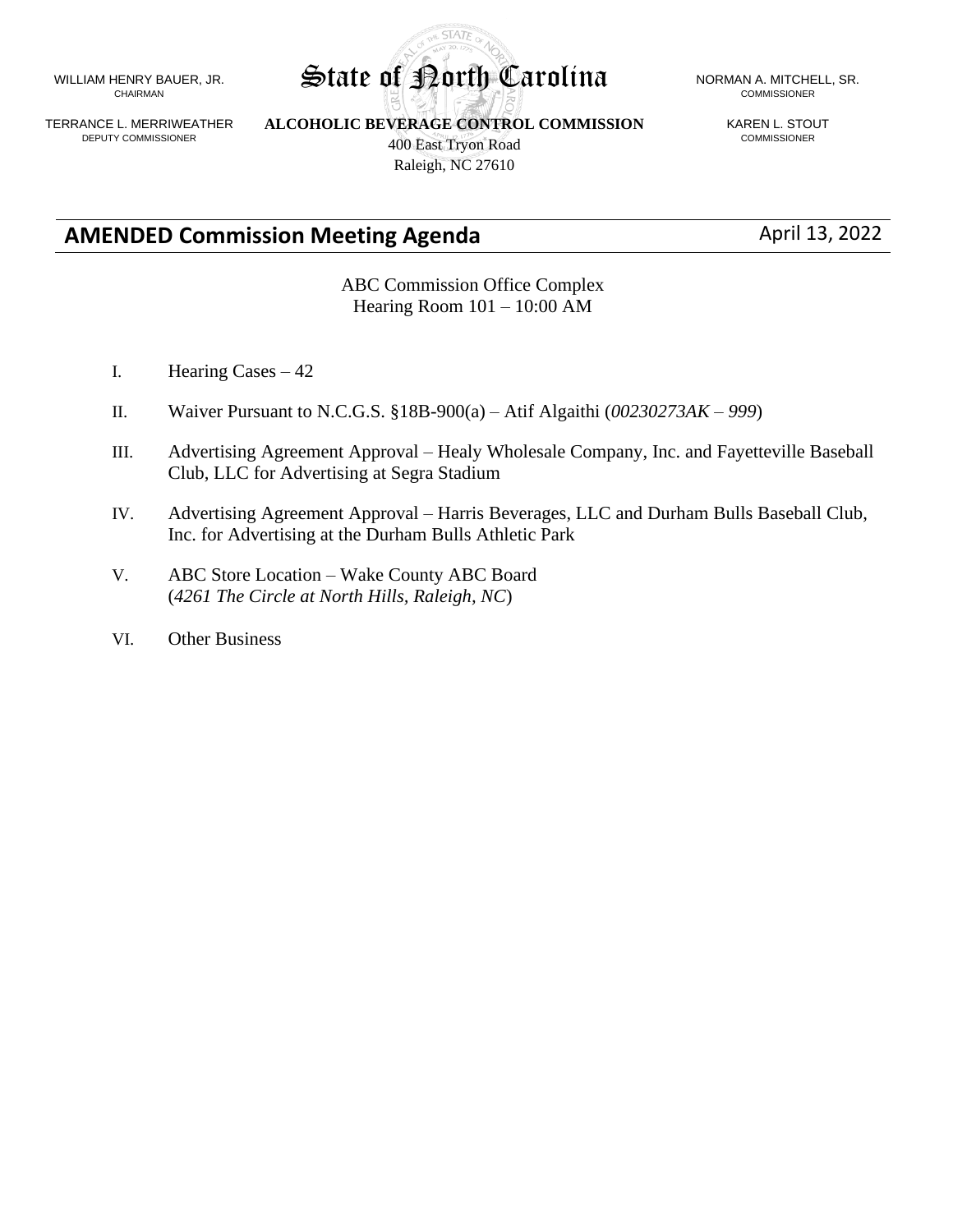ABC Commission Office Complex Hearing Room 101 – 10:00 AM

## SECTION I

## **OFFERS IN COMPROMISE**

Suspension:

| 1. | <b>T/A AAA Express</b><br>Layth Enterprise, LLC<br>214 Southern Boulevard<br>Wilmington, NC 28401<br><b>ALE District I</b>                                                             | Seth Kandl<br>Case #26759 |
|----|----------------------------------------------------------------------------------------------------------------------------------------------------------------------------------------|---------------------------|
| 2. | <b>T/A Circle K 2720386</b><br>Circle K Stores, Inc.<br>500 Jones Ferry Road<br>Carrboro, NC 27510<br><b>Carrboro Police Department</b>                                                | Seth Kandl<br>Case #26386 |
| 3. | <b>T/A Dos Amigos Restaurante Mexicano</b><br>Easley Dos Amigos, Inc.<br>187 New Market Center<br>Boone, NC 28607<br><b>ALE District VII</b>                                           | Seth Kandl<br>Case #26829 |
| 4. | T/A Eagles 5<br>Eagles Enterprise, LLC<br>620 Hampton Pointe Boulevard<br>Hillsborough, NC 27278<br><b>ALE District IV</b>                                                             | Seth Kandl<br>Case #26778 |
| 5. | <b>T/A Empire Distributors</b><br>Empire Distributors of North Carolina, Inc.<br>(Stuart Fry Goodfellow)<br>13833 Carowinds Boulevard<br>Charlotte, NC 28273<br><b>ALE District VI</b> | Seth Kandl<br>Case #27059 |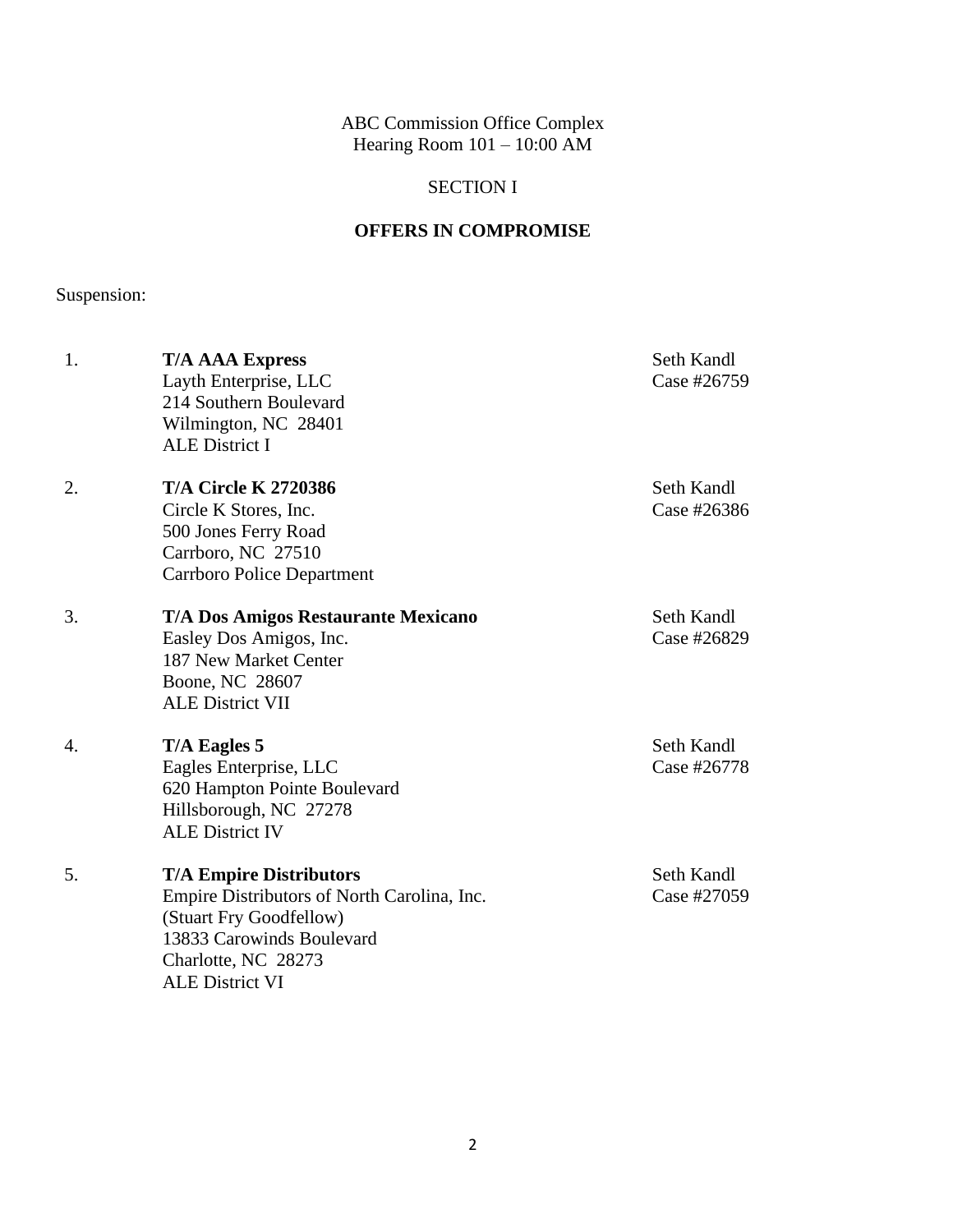| 6.  | <b>T/A Fast Trip</b><br>Sosa Mart, Inc.<br>600 North William Street<br>Goldsboro, NC 27530<br>Wayne County ABC Board                                  | Seth Kandl<br>Case #26482 |
|-----|-------------------------------------------------------------------------------------------------------------------------------------------------------|---------------------------|
| 7.  | T/A Han-Dee Hugo's 35<br>Sampson-Bladen Oil Company, Inc.<br>4100 Oleander Drive<br>Wilmington, NC 28403<br><b>ALE District I</b>                     | Seth Kandl<br>Case #26764 |
| 8.  | <b>T/A Hooters of Hickory</b><br><b>HOA Restaurant Holder, LLC</b><br>1211 13th Avenue SE<br>Hickory, NC 28602<br><b>ALE District VII</b>             | Seth Kandl<br>Case #25947 |
| 9.  | <b>T/A International Foods</b><br>J&J Food Corp.<br>421 Chapanoke Road, Suite 101<br>Raleigh, NC 27603<br><b>Wake County ABC Board</b>                | Seth Kandl<br>Case #26704 |
| 10. | <b>T/A La Nueva Frontera Store</b><br>La Nueva Frontera Store, Inc.<br>10499 Highway 70 West<br>Clayton, NC 27520<br><b>ALE District IV</b>           | Seth Kandl<br>Case #26534 |
| 11. | T/A Live Crawfish & Seafood Restaurant<br>Long Vu<br>150 South Equity Drive, Suites G & H<br>Smithfield, NC 27577<br><b>Johnston County ABC Board</b> | Seth Kandl<br>Case #26599 |
| 12. | T/A On the Run<br>On the Run, Inc.<br>739 Ward Boulevard<br>Wilson, NC 27893<br><b>ALE District II</b>                                                | Seth Kandl<br>Case #26604 |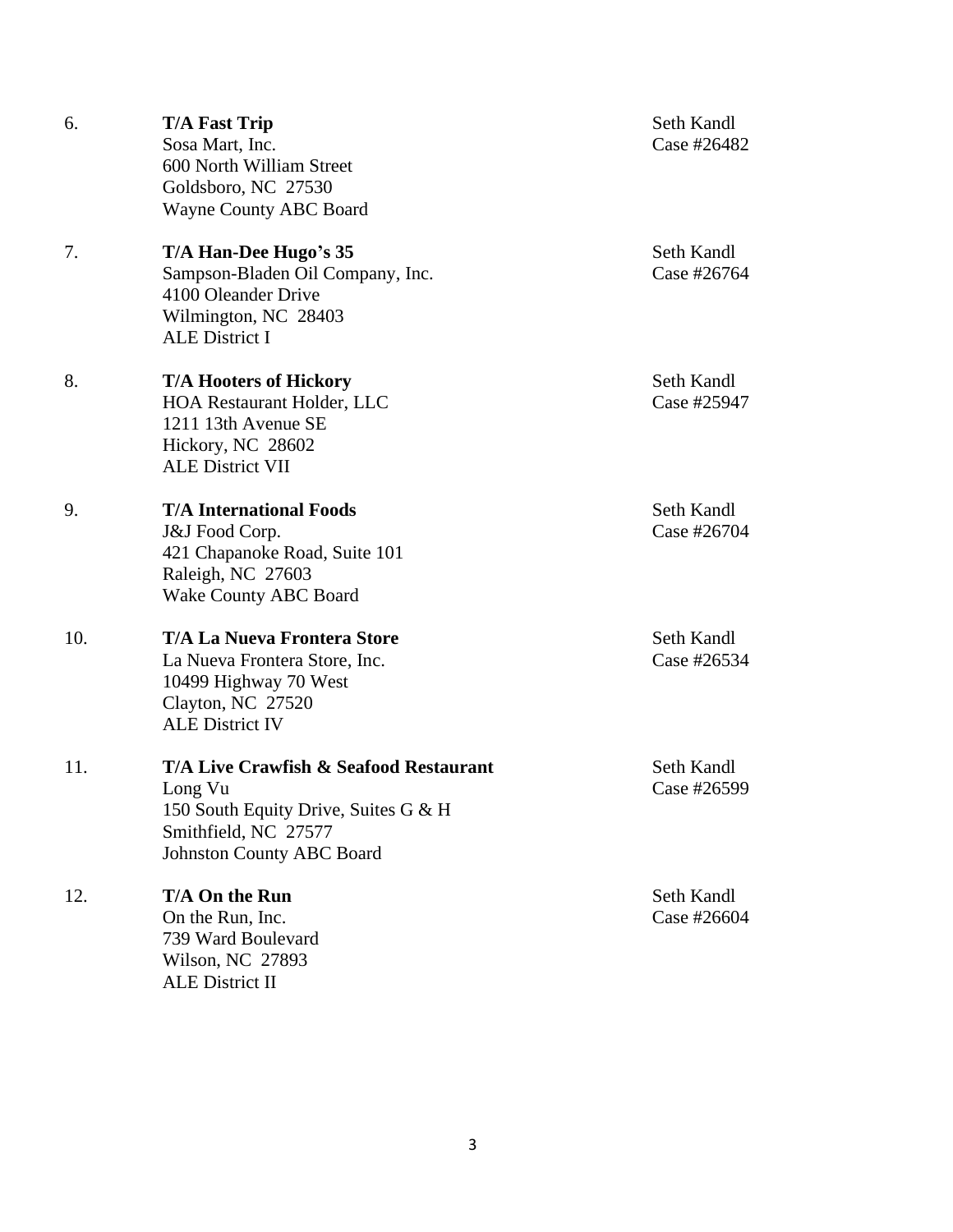| 13. | <b>T/A The Park Grill &amp; Store</b><br>The Park Grill Store & Bar, LLC<br>7695 Moncure Pittsboro Road<br>Moncure, NC 27559<br><b>ALE District IV</b>              | Seth Kandl<br>Case #26743 |
|-----|---------------------------------------------------------------------------------------------------------------------------------------------------------------------|---------------------------|
| 14. | <b>T/A Plaza Del Sol</b><br>Plaza Del Sol of Wilkes, Inc.<br>1917 US Highway 421<br>Wilkesboro, NC 28697<br><b>ALE District VII</b>                                 | Seth Kandl<br>Case #26803 |
| 15. | <b>T/A Queen Sheba Ethiopian Bar and Restaurant</b><br>ASEFAW, Inc.<br>4808 Central Avenue<br>Charlotte, NC 28205<br><b>Charlotte-Mecklenburg Police Department</b> | Seth Kandl<br>Case #25962 |
| 16. | T/A Scallywag's Bar and Grill<br>Scallywag's Bar and Grill, LLC<br>700 Lake Forest Drive<br>New London, NC 28127<br><b>ALE District V</b>                           | Seth Kandl<br>Case #26573 |
| 17. | <b>T/A Silver Lake Market</b><br>Moha, Inc.<br>5002 Carolina Beach Road<br>Wilmington, NC 28412<br><b>ALE District I</b>                                            | Seth Kandl<br>Case #26765 |
| 18. | T/A Speedway 7900<br>Speedway, LLC<br>1206 Sandhills Boulevard<br>Aberdeen, NC 28315<br>Moore County Sheriff's Office                                               | Seth Kandl<br>Case #26286 |
| 19. | <b>T/A Spoon River Artworks and Market</b><br>Spoon River Artwork and Market, LLC<br>263 Pamlico Street<br>Belhaven, NC 27810<br><b>ALE District II</b>             | Seth Kandl<br>Case #26217 |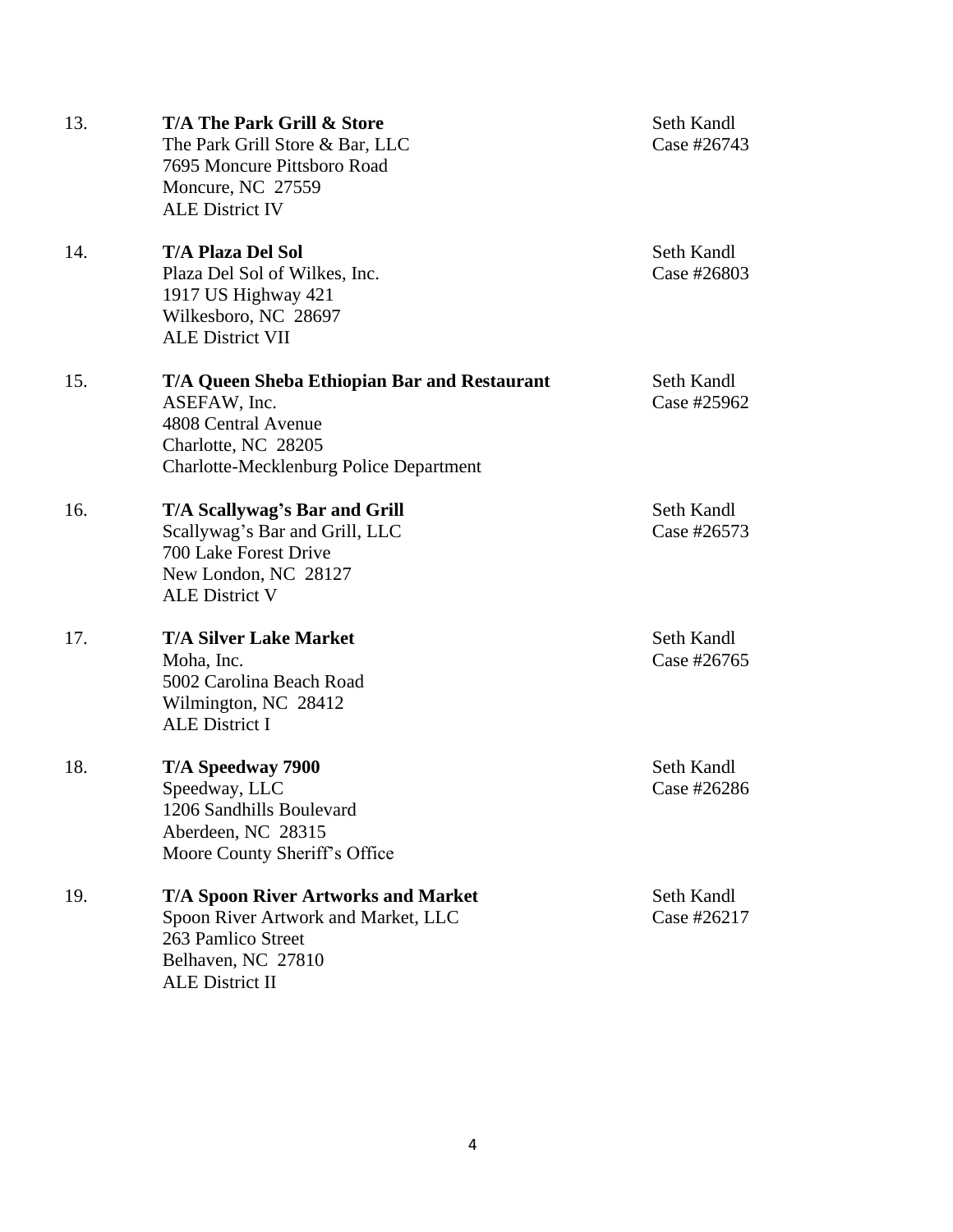| 20. | T/A Sushi Dojo Sushi Bar, Hibachi & Grill<br>Le $&$ Le, Inc.<br>302 East Dixon Boulevard, Suites 7 & 8<br>Shelby, NC 28152<br><b>Shelby Police Department</b> | Seth Kandl<br>Case #26718            |
|-----|---------------------------------------------------------------------------------------------------------------------------------------------------------------|--------------------------------------|
| 21. | <b>T/A Trading Post</b><br>Desai & Sons Corp.<br>71 East First Street<br>Denton, NC 27239<br><b>ALE District V</b>                                            | Seth Kandl<br>Case #26852            |
| 22. | <b>T/A Village Supermarket</b><br>Village Supermarket, LLC<br>26 South Second Street<br>Wilmington, NC 28401<br><b>ALE District I</b>                         | Seth Kandl<br>Case #26762            |
| 23. | <b>T/A Weaver Street Market</b><br>Weaver Street Market, Inc.<br>716 Market Street<br>Chapel Hill, NC 27516<br><b>Chapel Hill Police Department</b>           | Seth Kandl<br>Case #26876            |
| 24. | <b>T/A Dollar General Store 20968</b><br>Dolgencorp, LLC<br>2803 Virginia Road<br>Tyner, NC 27980<br><b>ALE District II</b>                                   | <b>Robert Nauseef</b><br>Case #26687 |
| 25. | <b>T/A Express Way</b><br>202 Express Way, Inc.<br>202 South White Street<br>Whitakers, NC 27891<br><b>ALE District II</b>                                    | <b>Robert Nauseef</b><br>Case #26783 |
| 26. | <b>T/A Jiffy Mart</b><br><b>Jameel Ahmed Sharhan</b><br>1101 West 3rd Avenue<br>Red Springs, NC 28377<br><b>ALE District III</b>                              | <b>Robert Nauseef</b><br>Case #26772 |

5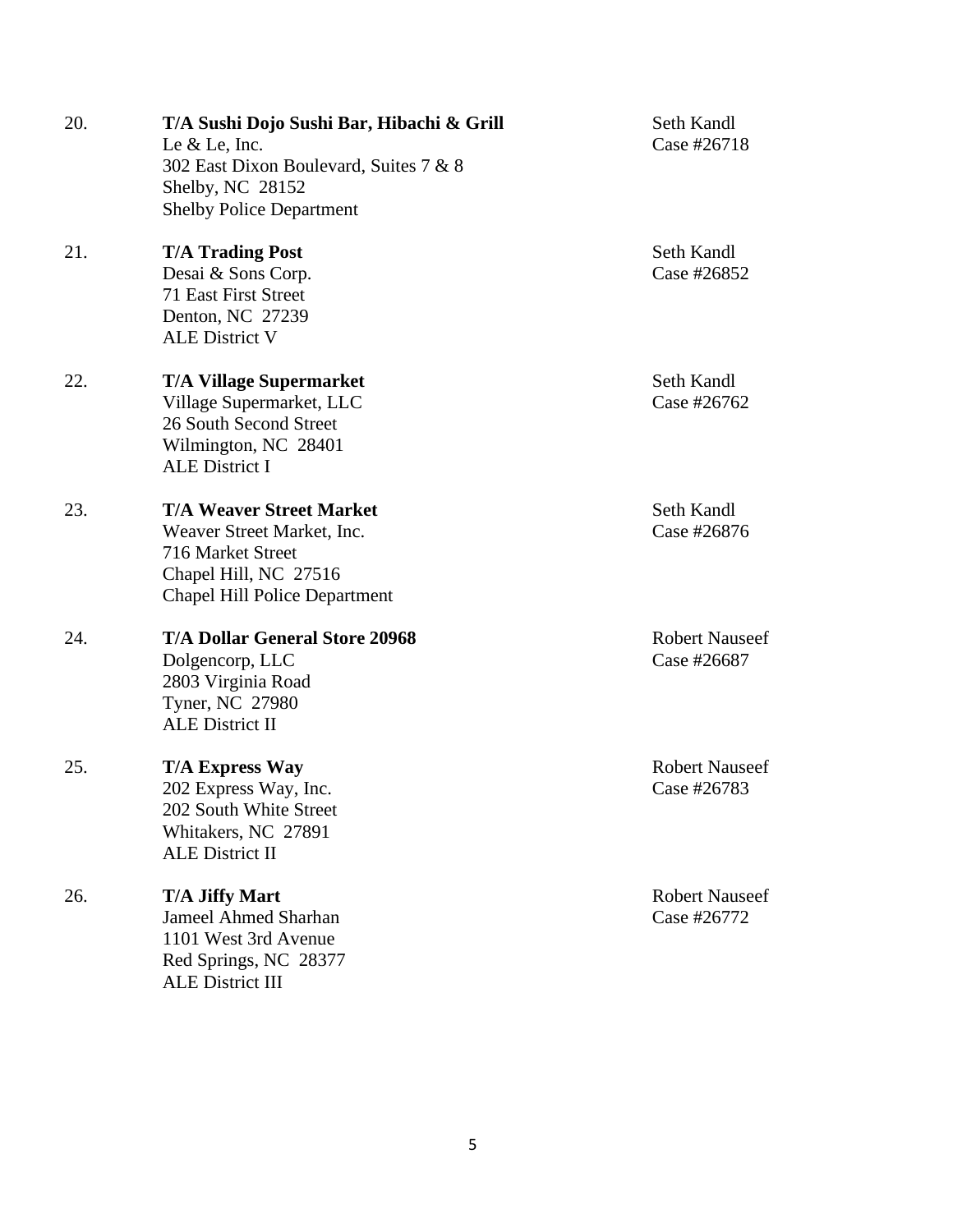| 27. | T/A Linton J. Sutton Post 223-1<br>American Legion<br>611 South Martin Street (1)<br>Elizabeth City, NC 27909<br><b>ALE District II</b>                                    | <b>Robert Nauseef</b><br>Case #26679 |
|-----|----------------------------------------------------------------------------------------------------------------------------------------------------------------------------|--------------------------------------|
| 28. | <b>T/A Mar Mac Express</b><br>Hadwan, Inc.<br>2371 US 117 South<br>Dudley, NC 28333<br>Wayne County ABC Board                                                              | <b>Robert Nauseef</b><br>Case #26404 |
| 29. | <b>T/A Wildcat Family Fare</b><br>M. M. Fowler, Inc.<br>1032 Market Street<br>Wilmington, NC 28401<br><b>ALE District I</b>                                                | <b>Robert Nauseef</b><br>Case #26760 |
| 30. | T/A 7-Eleven Store 37316A<br>Virk, Inc.<br>3643 South Croatan Highway<br>Nags Head, NC 27959<br>Dare County ABC Board                                                      | <b>Rachel Spears</b><br>Case #27073  |
| 31. | T/A Advintage Distributing of NC<br>LeGrande Hospitality, LLC<br>(Benjamin Tyson Zonnevylle)<br>110 Sunrise Center Drive<br>Thomasville, NC 27360<br><b>ALE District V</b> | <b>Rachel Spears</b><br>Case #27127  |
| 32. | T/A Big Jim's Express<br>Adams & Brothers Mart, Inc.<br>7564 NC Highway 33 NW<br>Tarboro, NC 27886<br><b>ALE District II</b>                                               | <b>Rachel Spears</b><br>Case #27052  |
| 33. | <b>T/A C Store</b><br>Malik Associates, Inc.<br>401 East Salisbury Street<br>Asheboro, NC 27203<br><b>ALE District V</b>                                                   | <b>Rachel Spears</b><br>Case #27129  |

6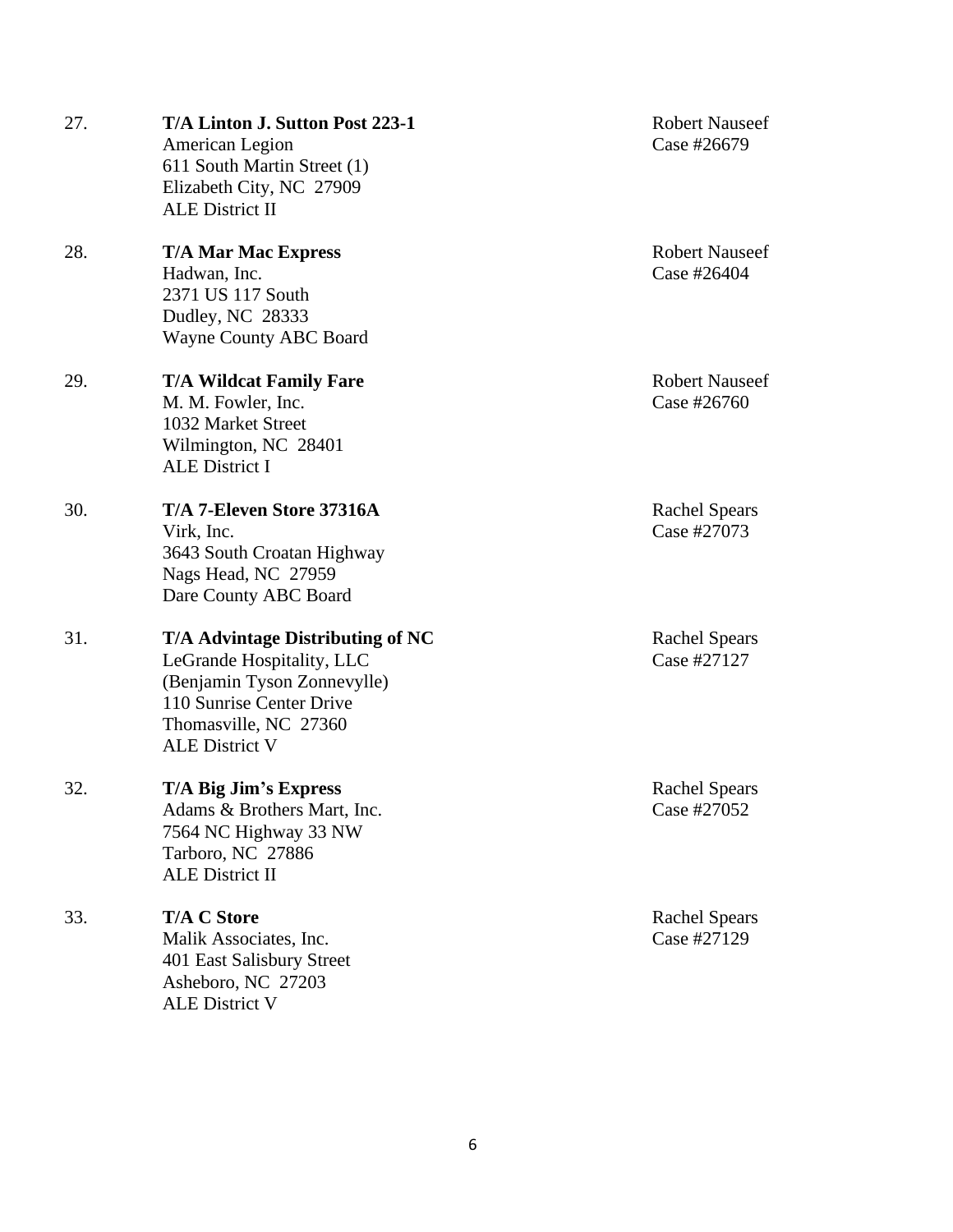| 34. | <b>T/A Carrboro Mini Mart</b><br><b>Ashten Malik</b><br>502 West Main Street<br>Carrboro, NC 27510<br><b>Carrboro Police Department</b>               | <b>Rachel Spears</b><br>Case #27016 |
|-----|-------------------------------------------------------------------------------------------------------------------------------------------------------|-------------------------------------|
| 35. | T/A Chuy's<br>Chuy's Opco, Inc.<br>4020 Market at North Hills Street<br>Raleigh, NC 27609<br><b>ALE District IV</b>                                   | <b>Rachel Spears</b><br>Case #27006 |
| 36. | <b>T/A Crown Mini Mart</b><br>Mansor Food Corp.<br>108 South Church Street<br>Hertford, NC 27944<br><b>ALE District II</b>                            | <b>Rachel Spears</b><br>Case #27097 |
| 37. | T/A George's Mini Mart<br>Three C's Properties, LLC<br>408 Old County Home Road, Suite A<br>Asheville, NC 28806<br><b>ALE District VIII</b>           | <b>Rachel Spears</b><br>Case #27032 |
| 38. | T/A Han-Dee Hugo's 201<br>Sampson-Bladen Oil Company, Inc.<br>6770 Jordan Road<br>Ramseur, NC 27316<br><b>ALE District V</b>                          | <b>Rachel Spears</b><br>Case #27002 |
| 39. | T/A Holiday Inn & Suites<br>Northeast Hospitality, LLC<br>2501 Two Bale Lane<br>Fayetteville, NC 28304<br><b>Cumberland County ABC Board</b>          | <b>Rachel Spears</b><br>Case #26991 |
| 40. | <b>T/A Mi Cancun Mexican Restaurant</b><br>Mi Cancun of Pittsboro, Inc.<br>114 Russet Run, Suite 130<br>Pittsboro, NC 27312<br><b>ALE District IV</b> | <b>Rachel Spears</b><br>Case #27034 |

7